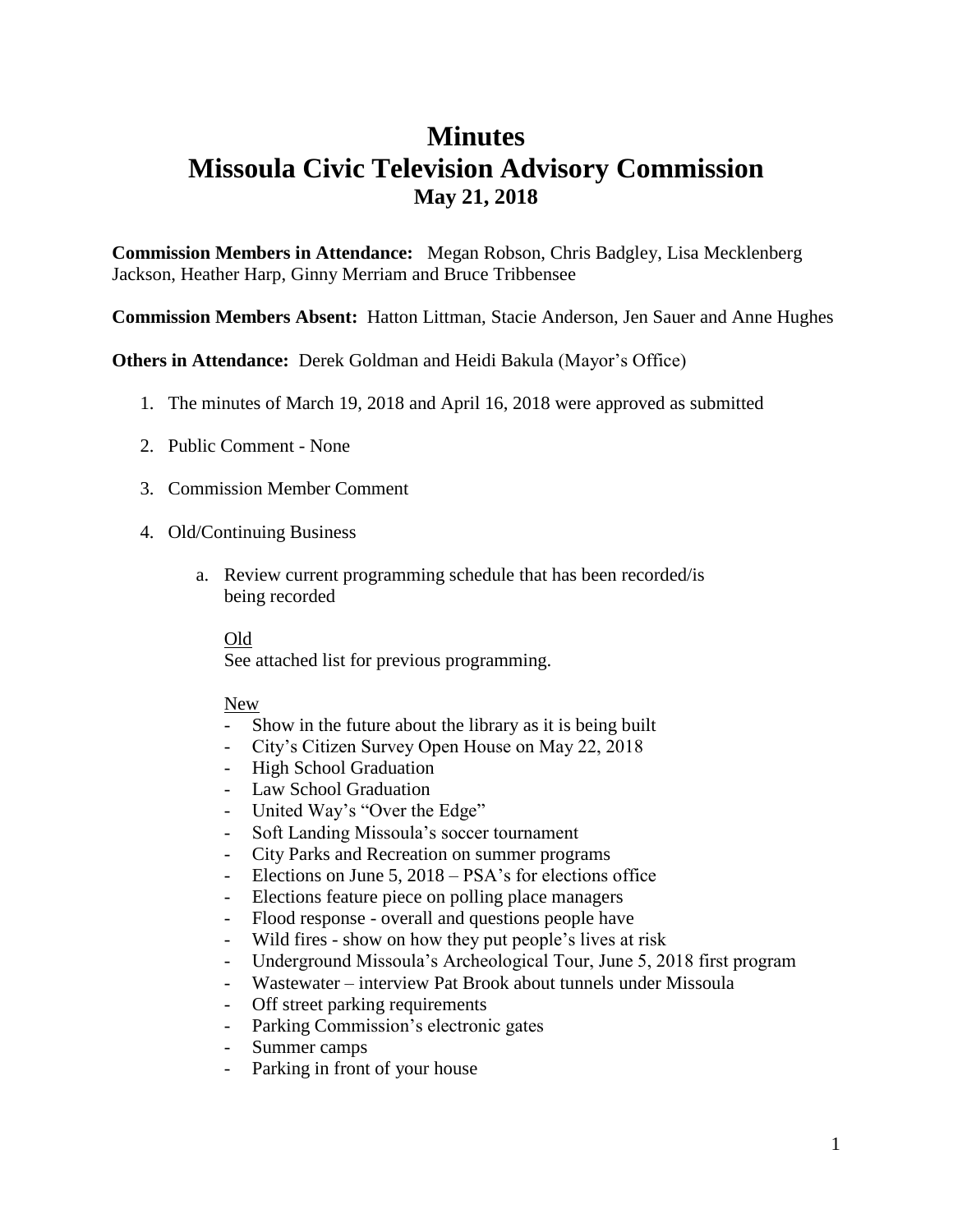b. FVIES class filming

Request to record victims for a segment for perpetrators to review to pass a required class for domestic and sexual violence. Joel Baird said he would contact Shantelle Gaynor.

- 5. New Business
	- a. Discuss the Recent Franchise Renewal Peg Access Outcomes Document

Currently the Buske Group is digesting the data they collected. It was noted that they didn't have enough people respond for a city of our size. The next step is to have concordance among the players with the rebranding process. The lawyer for the city will have to elect to renew the agreement or decide what information to fight for. The Buske Group will put the needs assessment into a report and give a presentation to city council in July.

b. Follow-up on Checklist of Items to be Filmed

Megan Robson will work with Joel Baird to formalize a list of items to film. This will be a city affiliated list using city hours. They will then bring the list back to the commission to determine what items will be filmed.

6. Set agenda for next meeting

Respectfully submitted, Heidi Bakula, Executive Assistant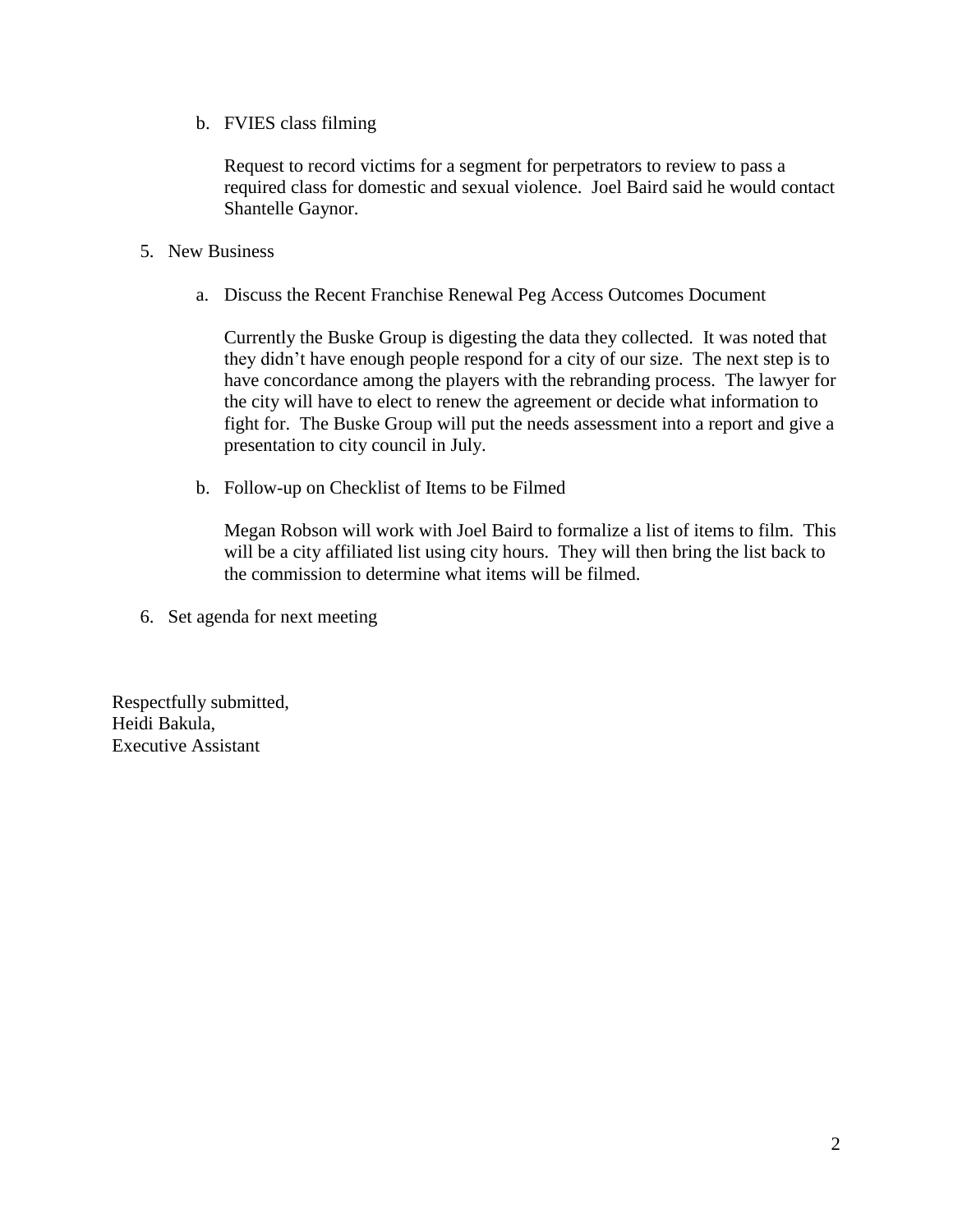

# **Activity Report for MCTAC May 21, 2018**

#### *For University of Montana*

| Global Public Health Program,              |
|--------------------------------------------|
| University of Montana                      |
| Irish Studies and Friends of Irish Studies |
| <b>Central and Southwest Asian Studies</b> |
| Center, University of Montana, and co-     |
| sponsors                                   |
| University of Montana                      |
| <b>UM Faculty and Guest Artist Series</b>  |

"Community Street Medics: A Mutual Aid Approach to Health" McEneaney Cup Hurling game

16th Annual Conference on Central and Southwest Asia

VP for Administration and Finance Open Forum Bren Plummer, string bass, and Steven Hesla, piano

Disparities in Health and Healthcare: Exploring opportunities for collaboration between researchers and practitioners

Social Science Research Laboratory UM Percussion Spring Percussion Concert

### **For City of Missoula**

Smurfit-Stone Community Advisory Group Healthy Start Missoula/Missoula City-Missoula City-County Health Department Sugar on the Brain Zero by Fifty Chase Jones on Missoula Live

### **For Missoula County**

United Way of Missoula County Fearless Fundraising for Nonprofit Boards United Way of Missoula County **Over the Edge** Missoula City County Health Department Missoula Housing Event Missoula City County Health Department Missoula Housing Event

Missoula Police Department Law Enforcement Memorial Ceremony Public Meeting with EPA and DEQ

County Health Department State of the Young Child Dinner and Training